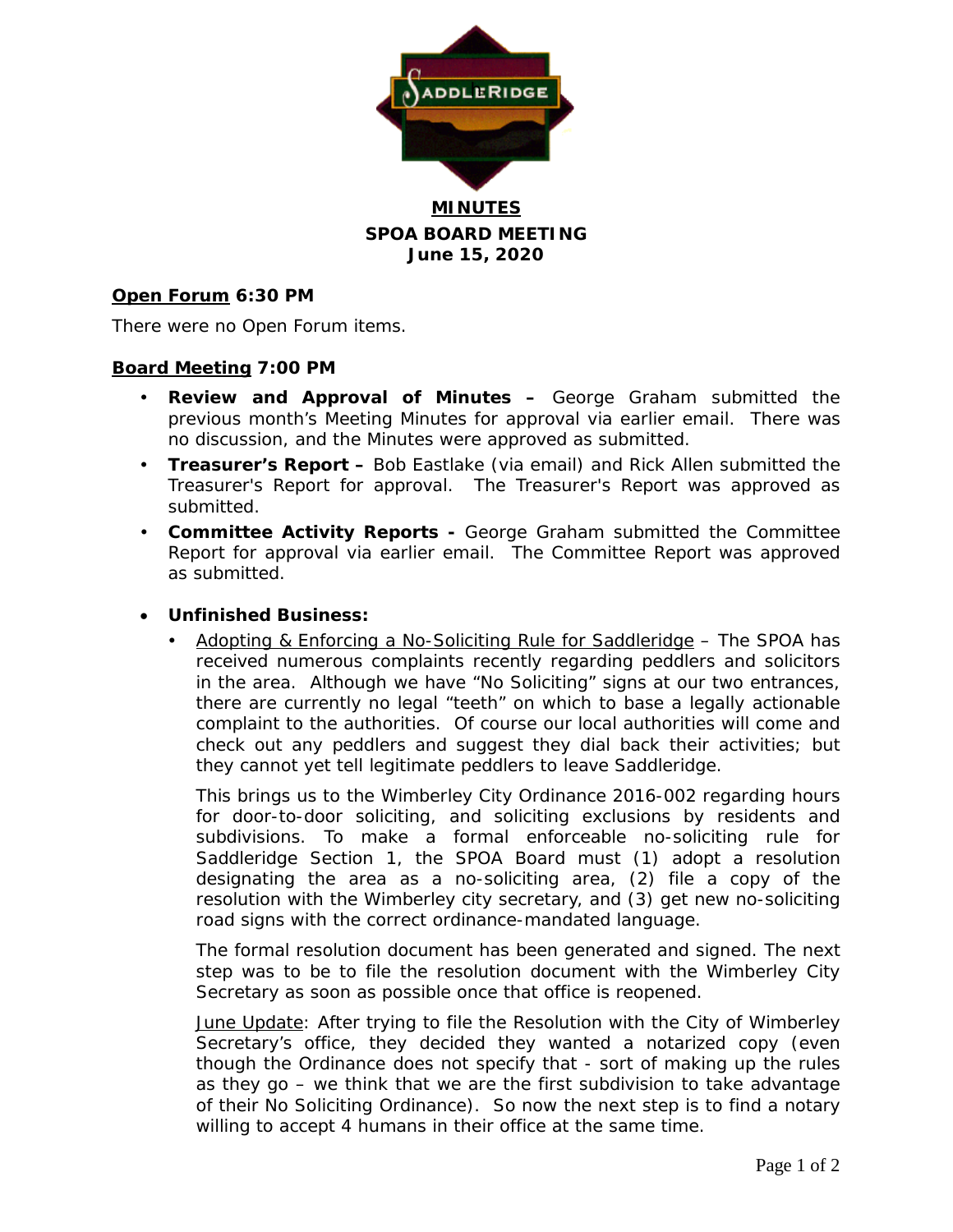This item will remain open.

- **New Business:**
	- No New Business.

The meeting was adjourned at 7:20 PM.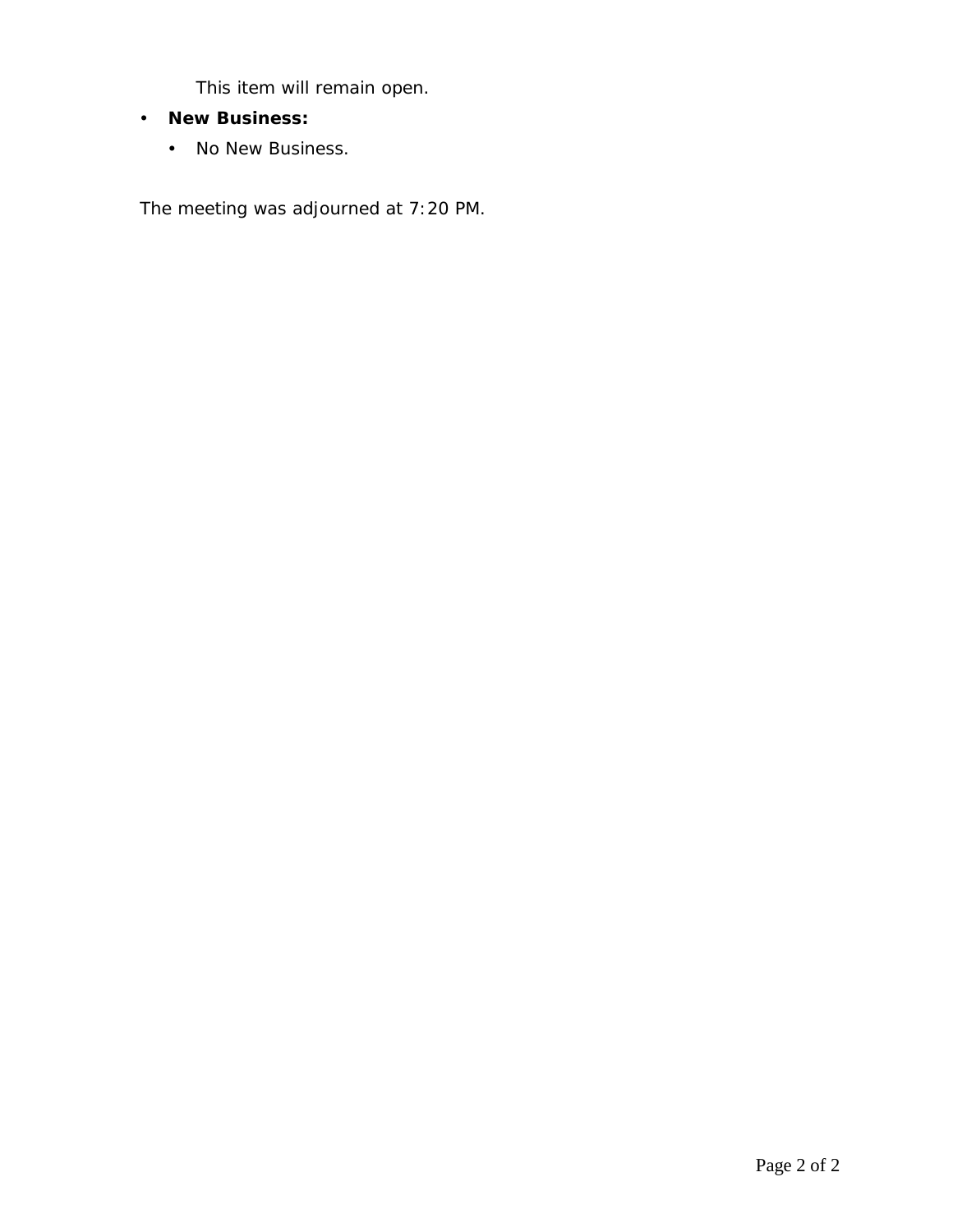## SPOA 06/01/20 **Balance Sheet** Cash Basis **As of May 31, 2020**

|                                                  | May 31, 20 | May 31, 19 | \$ Change    |
|--------------------------------------------------|------------|------------|--------------|
| <b>ASSETS</b>                                    |            |            |              |
| <b>Current Assets</b>                            |            |            |              |
| <b>Checking/Savings</b>                          |            |            |              |
| <b>Broadway Bank CD 7439</b>                     | 51,322.34  | 0.00       | 51,322.34    |
| <b>Broadway Bank CD 7440</b>                     | 25,138.63  | 0.00       | 25,138.63    |
| Ozona CD #305501                                 | 0.00       | 25.530.85  | $-25.530.85$ |
| Ozona CD #305552                                 | 0.00       | 25,490.64  | $-25,490.64$ |
| <b>Ozona Checking</b>                            | 30,579.47  | 24,073.65  | 6,505.82     |
| <b>Ozona Money Market</b>                        | 16,717.09  | 41,685.85  | -24,968.76   |
| <b>Total Checking/Savings</b>                    | 123,757.53 | 116,780.99 | 6,976.54     |
| <b>Accounts Receivable</b>                       |            |            |              |
| <b>Accounts Receivable</b>                       | $-588.59$  | $-494.59$  | $-94.00$     |
| <b>Total Accounts Receivable</b>                 | $-588.59$  | $-494.59$  | $-94.00$     |
| <b>Total Current Assets</b>                      | 123,168.94 | 116,286.40 | 6,882.54     |
| <b>Other Assets</b>                              |            |            |              |
| <b>Saddleridge Property</b>                      | 80,500.00  | 80,500.00  | 0.00         |
| <b>Total Other Assets</b>                        | 80.500.00  | 80,500.00  | 0.00         |
| <b>TOTAL ASSETS</b>                              | 203,668.94 | 196,786.40 | 6,882.54     |
| <b>LIABILITIES &amp; EQUITY</b><br><b>Equity</b> |            |            |              |
| <b>Opening Balance Equity</b>                    | 110.823.40 | 110.823.40 | 0.00         |
| <b>Retained Earnings</b>                         | 88,668.08  | 84,612.19  | 4,055.89     |
| Net Income                                       | 4,177.46   | 1,350.81   | 2,826.65     |
| <b>Total Equity</b>                              | 203,668.94 | 196,786.40 | 6,882.54     |
| <b>TOTAL LIABILITIES &amp; EQUITY</b>            | 203,668.94 | 196,786.40 | 6,882.54     |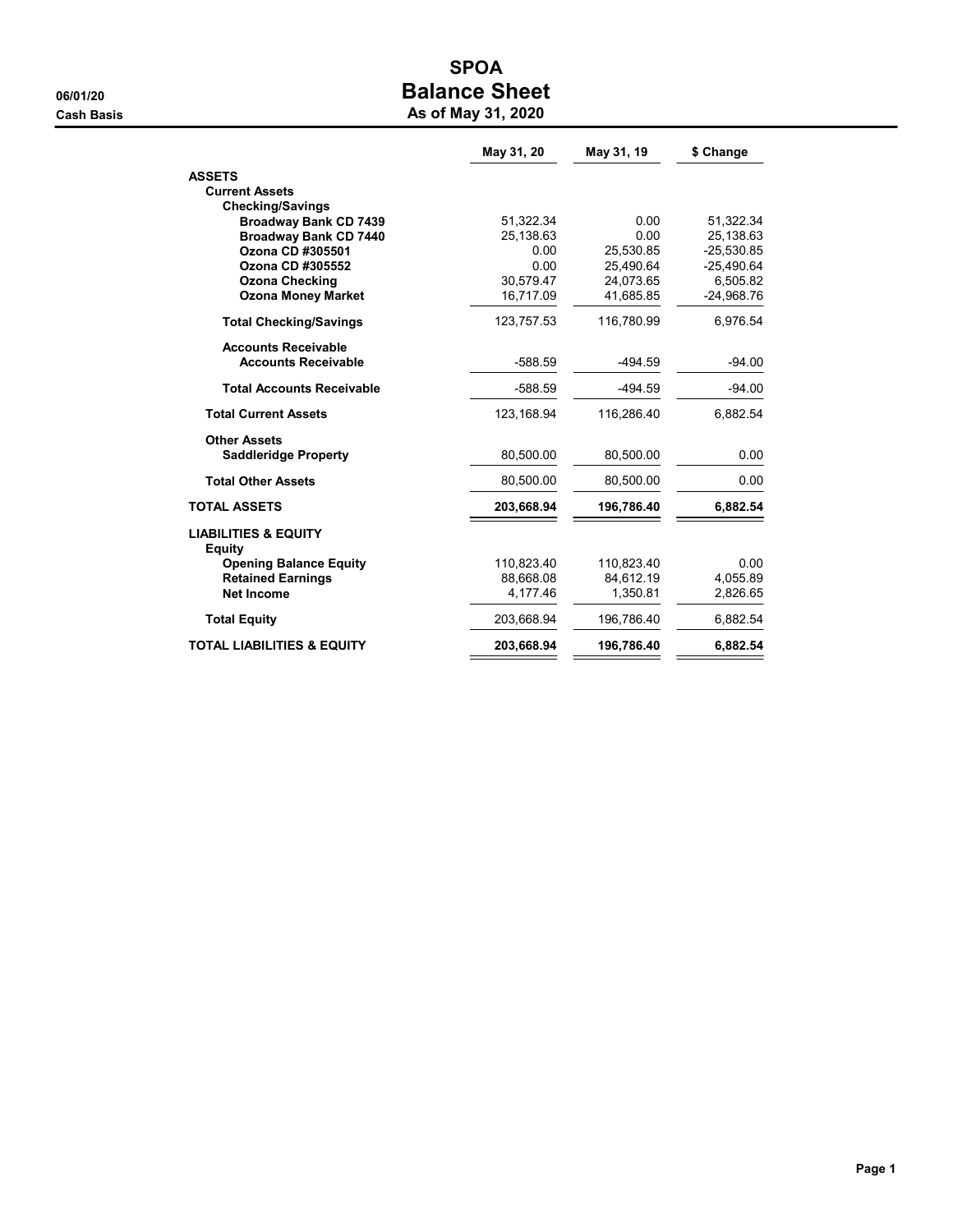**Cash Basis** 

# 12:51 PM Saddleridge Property Owners Association 06/01/20 **Profit & Loss Budget vs. Actual**

| January through May 2020 |              |  |  |
|--------------------------|--------------|--|--|
|                          | Jan - May 20 |  |  |
| Expense                  |              |  |  |

**Budget** 

| <b>Ordinary Income/Expense</b>             |          |        |
|--------------------------------------------|----------|--------|
| Income                                     |          |        |
| <b>Clubhouse Usage Fee</b>                 | 50.00    | 125.00 |
| <b>HOA Dues Collected</b>                  | 7,296.00 | 0.00   |
| <b>Interest Assessed Fees</b>              | 65.78    | 20.25  |
| Interest Income                            | 12.51    | 63.53  |
| <b>Resale Cert. Fee</b>                    | 350.00   | 200.00 |
| <b>Transfer Fees</b>                       | 350.00   | 400.00 |
| <b>Uncategorized Income</b>                | 0.00     | 0.00   |
| <b>Total Income</b>                        | 8,124.29 | 808.78 |
| <b>Expense</b>                             |          |        |
| Accounting                                 |          |        |
| <b>Accounting-Bookkeeper</b>               | 957.20   | 925.00 |
| <b>Total Accounting</b>                    | 957.20   | 925.00 |
| <b>Annual Septic Contract</b>              | 0.00     | 245.00 |
| <b>Bank Charges</b>                        |          |        |
| <b>Check Printing</b>                      | 0.00     | 0.00   |
| <b>Safe Deposit Box</b>                    | 40.00    | 40.00  |
| <b>Service Charges</b>                     | 0.00     | 0.00   |
| <b>Total Bank Charges</b>                  | 40.00    | 40.00  |
| <b>Clubhouse Expenses</b>                  |          |        |
| Cleaning                                   | 0.00     | 100.00 |
| <b>Furnishings</b>                         | 0.00     | 0.00   |
| Insurance                                  | 0.00     | 0.00   |
| <b>Pest Control</b>                        | 102.84   | 102.84 |
| <b>Plumbing Repairs</b>                    | 0.00     | 232.79 |
| <b>Repairs</b>                             | 214.68   | 0.00   |
| <b>Septic Cleaning and Service</b>         | 370.00   | 0.00   |
| Trash                                      | 343.83   | 207.40 |
| <b>Total Clubhouse Expenses</b>            | 1,031.35 | 643.03 |
| <b>Food for Saddleridge Meetings</b>       |          |        |
| <b>Food for Annual BBQ</b>                 | 0.00     | 652.43 |
| <b>Neighborhood Watch</b>                  | 0.00     | 0.00   |
|                                            |          |        |
| <b>Total Food for Saddleridge Meetings</b> | 0.00     | 652.43 |
| <b>Improvements</b>                        |          |        |
| Landscaping                                |          |        |
| <b>Entrance</b>                            | 712.50   | 0.00   |
| Lighting                                   | 0.00     | 0.00   |
| <b>Total Landscaping</b>                   | 712.50   | 0.00   |
| <b>Total Improvements</b>                  | 712.50   | 0.00   |
| <b>Insurance-HOA Liability</b>             | 0.00     | 0.00   |
| Insurance, D&O                             | 0.00     | 0.00   |
| <b>Lawn Maintenance</b>                    | 660.00   | 540.00 |
| <b>Legal-Attorney Fees</b>                 | 0.00     | 0.00   |
| <b>Mailings</b>                            |          |        |
| <b>Box 924</b>                             | 0.00     | 0.00   |
| <b>Mailings - Other</b>                    | 20.85    | 128.00 |
| <b>Total Mailings</b>                      | 20.85    | 128.00 |
| <b>Miscellaneous</b>                       |          |        |
| <b>Legal Records</b>                       | 0.00     | 0.00   |
| <b>Miscellaneous - Other</b>               | 6.05     | 0.00   |
|                                            |          |        |
| <b>Total Miscellaneous</b>                 | 6.05     | 0.00   |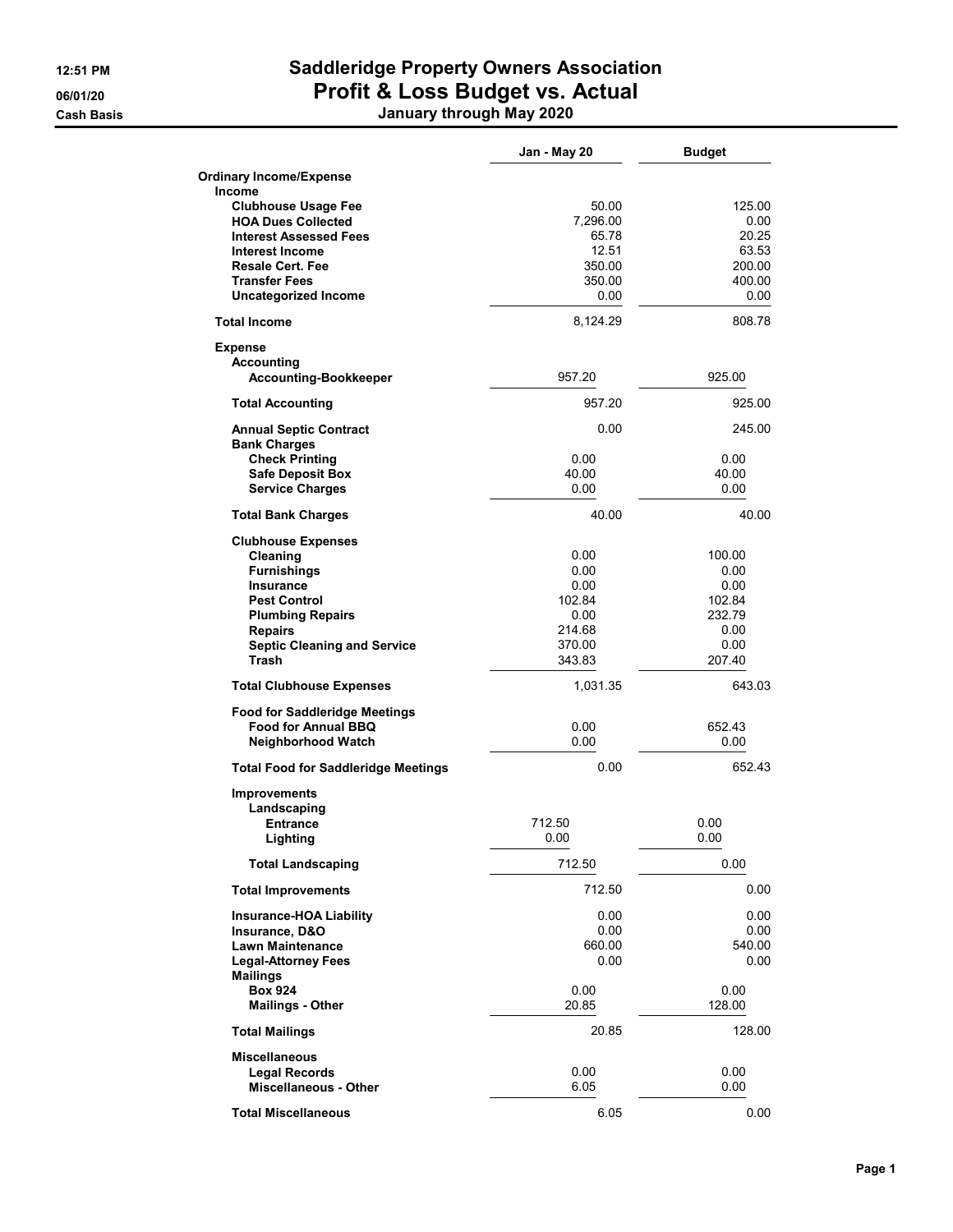## 12:51 PM Saddleridge Property Owners Association 06/01/20 **Profit & Loss Budget vs. Actual** Cash Basis January through May 2020

|                                     | Jan - May 20 | <b>Budget</b> |
|-------------------------------------|--------------|---------------|
| Neighborhood Watch                  | 0.00         | 89.38         |
| <b>PEC Electricity</b>              | 518.88       | 761.07        |
| <b>Reconciliation Discrepancies</b> | 0.00         | 0.06          |
| Taxes                               | 0.00         | 2,093.67      |
| <b>Web Hosting Fees</b>             | 0.00         | 0.00          |
| <b>Total Expense</b>                | 3.946.83     | 6,117.64      |
| <b>Net Ordinary Income</b>          | 4,177.46     | $-5,308.86$   |
| Net Income                          | 4,177.46     | $-5,308.86$   |
|                                     |              |               |